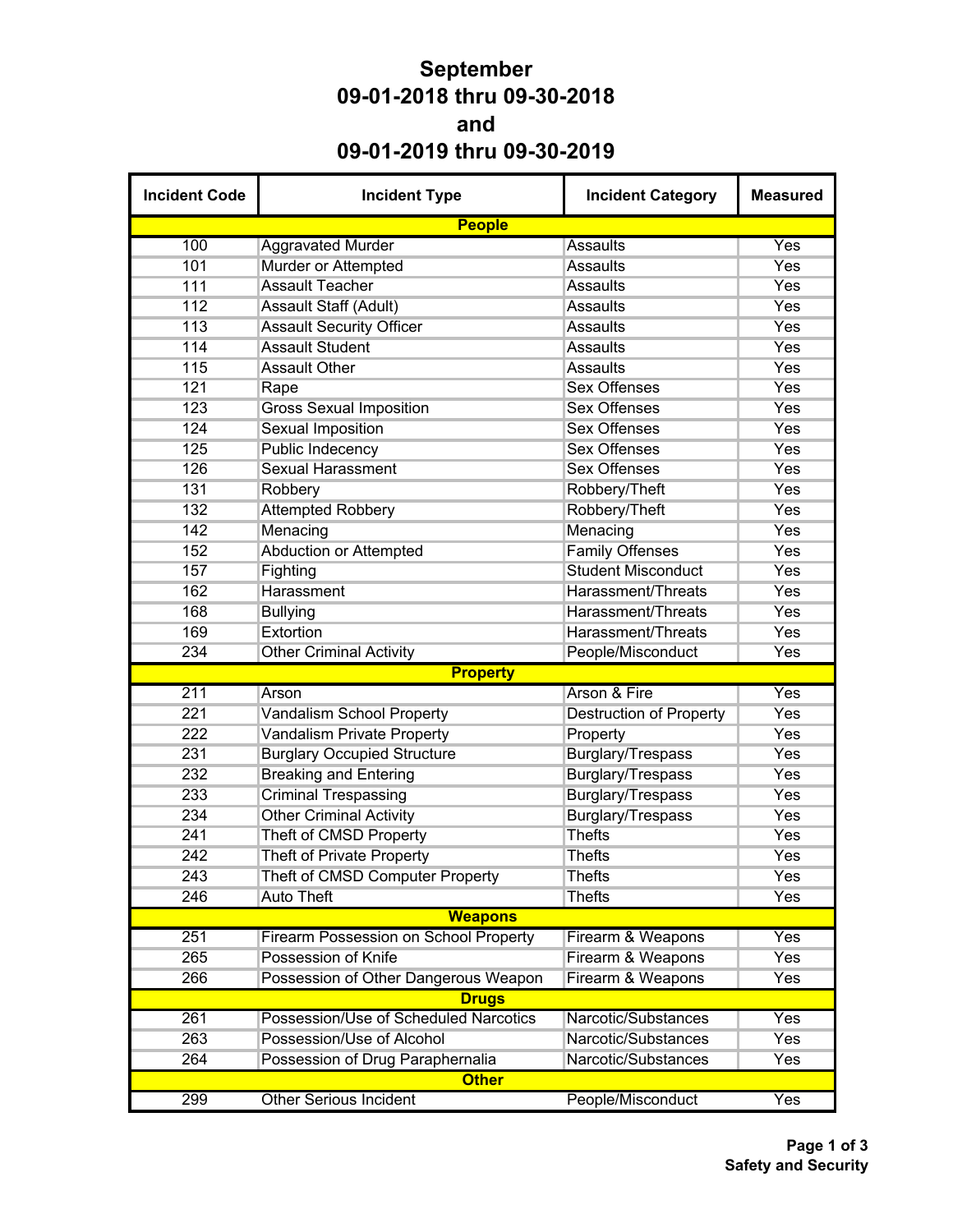## *Safety and Security Monthly Summary - September*

|                                              | <b>High School</b>   |          |               |                 |       | K8                                           |        |                 |                |                |       |         |   |
|----------------------------------------------|----------------------|----------|---------------|-----------------|-------|----------------------------------------------|--------|-----------------|----------------|----------------|-------|---------|---|
|                                              | <b>All Incidents</b> |          |               |                 |       | <b>All Incidents</b>                         |        |                 |                |                |       |         |   |
| Sept 18-19                                   |                      |          | 61            |                 |       | Sept 18-19                                   |        |                 | 100            |                |       | Sept 18 |   |
| Sept 19-20                                   |                      |          | 67            |                 |       | Sept 19-20                                   |        |                 | 107            |                |       | Sept 19 |   |
| Change                                       |                      |          | 10%           |                 |       | Change                                       |        |                 | 7%             |                |       | Change  |   |
| <b>Quantity - Measured Serious Incidents</b> |                      |          |               |                 |       | <b>Quantity - Measured Serious Incidents</b> |        |                 |                |                |       |         | C |
|                                              | People               | Property | Weapons       | Drugs           | Other |                                              | People | Property        | Weapons        | Drugs          | Other |         |   |
| Sept 18-19                                   | 27                   | 8        | 15            | 10 <sup>1</sup> |       | Sept 18-19                                   | 67     | 12 <sub>1</sub> |                | $\overline{2}$ | 12    | Sept 18 |   |
| Sent 19-20                                   | $\Delta Q$           | $\Delta$ | $\mathcal{D}$ | $\epsilon$      | 6     | Sent 19-20                                   | 651    | $\overline{7}$  | $\overline{7}$ | $\mathcal{A}$  | 25    | Sent 19 |   |



| High School          |     |            | K8                   |                               | <b>Monthly Total</b> |
|----------------------|-----|------------|----------------------|-------------------------------|----------------------|
| <b>All Incidents</b> |     |            | <b>All Incidents</b> |                               | <b>All Incidents</b> |
| Sept 18-19           | 61  | Sept 18-19 | 100                  | $\left $ Sept 18-19 (Monthly) |                      |
| Sept 19-20           |     | Sept 19-20 | 107                  | Sept 19-20 (Monthly)          |                      |
| Change               | 10% | Change     |                      | Change                        |                      |

## **Quantity - Measured Serious Incidents Quantity - Measured Serious Incidents Quantity - Measured Serious Incidents**

|            | Φ<br>흐<br>U<br>Φ | ᅭ<br>௨ | ဖ္က<br>ັ<br>နူ<br>Φ | ္တ | ৯<br>∸ |            | Φ<br>ᅙ<br>c<br>Ф<br>௨ | ധ<br>ᅭ          | ۵C<br>ਠ<br>ၕ<br>Φ        | gs<br>÷ | ৳               |                      | Φ<br>ēopi<br>௳ | ω<br>∸<br>ட | ဖ<br>ιυ | შS |    |
|------------|------------------|--------|---------------------|----|--------|------------|-----------------------|-----------------|--------------------------|---------|-----------------|----------------------|----------------|-------------|---------|----|----|
| Sept 18-19 | $\sim$<br>ا ے    | 81     | 15 <sub>1</sub>     | 10 |        | Sept 18-19 | 67                    | 12 <sub>l</sub> | $\overline{\phantom{a}}$ |         | 12              | Sept 18-19 (Monthly) | 94             |             | 20 22   | 12 | 13 |
| Sept 19-20 | 49               |        |                     | 6  | 6      | Sept 19-20 | 65                    |                 |                          |         | 25 <sub>1</sub> | Sept 19-20 (Monthly) | 114            | 11          | -9      | 9  | 31 |
|            |                  |        |                     |    |        |            |                       |                 |                          |         |                 |                      |                |             |         |    |    |



|                           |        | K8                                           |        |          |                |                                              |       | <b>Monthly Total</b>        |        |          |           |                |       |  |
|---------------------------|--------|----------------------------------------------|--------|----------|----------------|----------------------------------------------|-------|-----------------------------|--------|----------|-----------|----------------|-------|--|
|                           |        | <b>All Incidents</b>                         |        |          |                |                                              |       | <b>All Incidents</b>        |        |          |           |                |       |  |
| 61                        |        | Sept 18-19                                   |        |          | 100            |                                              |       | Sept 18-19 (Monthly)        |        |          | 161       |                |       |  |
| 67                        |        | Sept 19-20                                   |        |          | 107            |                                              |       | Sept 19-20 (Monthly)<br>174 |        |          |           |                |       |  |
| 10%                       | Change |                                              |        | 7%       |                |                                              |       | Change                      | 8%     |          |           |                |       |  |
| cidents                   |        | <b>Quantity - Measured Serious Incidents</b> |        |          |                | <b>Quantity - Measured Serious Incidents</b> |       |                             |        |          |           |                |       |  |
| Weapons<br>Drugs<br>Other |        |                                              | People | Property | Weapons        | <b>Drugs</b>                                 | Other |                             | People | Property | Weapons   | Drugs          | Other |  |
| 15<br>10 <sup>1</sup>     |        | Sept 18-19                                   | 67     | 12       | $\overline{7}$ | $\overline{2}$                               | 12    | Sept 18-19 (Monthly)        | 94     |          | $20$   22 | 12             | 13    |  |
| $\overline{2}$<br>6<br>6  |        | Sept 19-20                                   | 65     | 7        | 7              | 3 <sup>1</sup>                               | 25    | Sept 19-20 (Monthly)        | 114I   | 11       | 9         | 9 <sub>l</sub> | 31    |  |